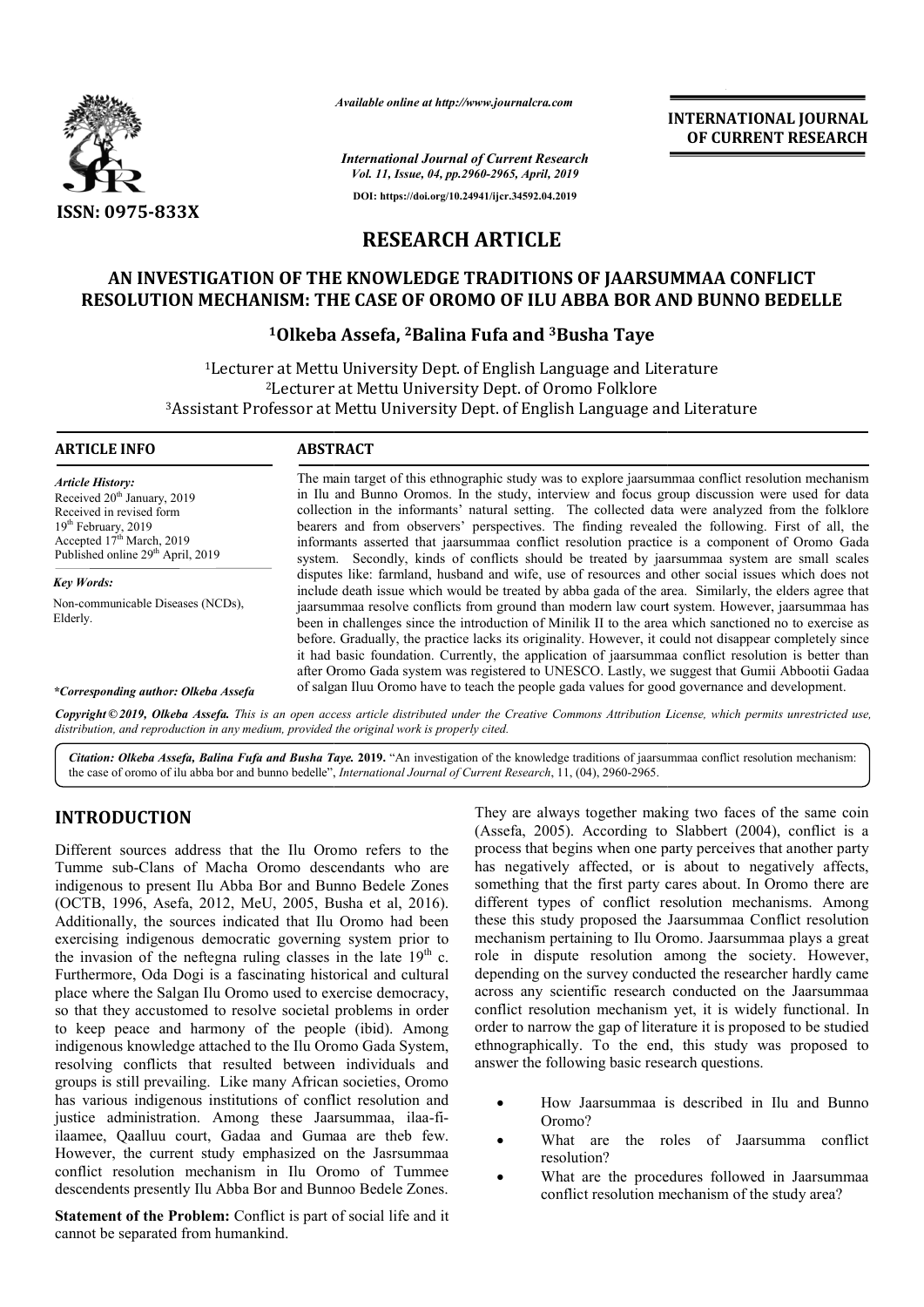How the interaction between Jaarsummaa and legal court is described in dispute resolution pertaining to the study area?

# **THE RESEARCH METHODOLOGY**

The study employed qualitative approach of ethnographic study. Thus, in order to investigate indigenous knowledge attached to the Jaarsummaa conflict resolution mechanism descriptive research design was used. In this case the whole procedures involved were described.

*Instruments of Data Collection:* To collect the required trustworthy raw data from the participants of the study, three data collecting tools were employed. These were; interview, observation and focus group discussions.

*Sampling Techniques:* Because of the area of the study and the participants cannot be availed easily, taking representative samples is mandatory. Therefore, to select the research areas, the researcher used purposive sampling technique because they are directly or indirectly the part and parcel of the event especially in relation to the Salgan Ilu Gada assembly.

*Sampling of Participants of the Study:* Snow ball sampling for the elders and purposive sampling for the others were used. The participants of the study were heads and experts of Ilu Abba Bor Zone Culture and Tourism Bureau, Abba Gada leaders of the Macha and Tulama oromos, experts of Oromia Culture and Tourism Bureau, the corresponding community elders assigned by Ilu Abba Bor Zone Culture and Tourism Bureau, Culture and Truism office workers of each district in the two zones participants of the study. These participants were considered as the overall sources of data for the research since they have a direct involvement for the stated problem.

# **DATA PRESENTATION AND DISCUSSION**

Who are the Ilu and Bunno Oromos?Ilu and Buunno Oromos are among Maccaa branches of Oromo who indigenously occupied wide areas of formerly named Ilu Abba Bor. According to elders the name "Ilu Abba Boor" was coined in the first quarter of the  $18<sup>th</sup>$  century when the Nine Areda Gadas were organized under one confederation (Chaffee) at Odaa Dooggii in Yaayyoo during the prominent Abba Gada of the time Chali Shono. However, currently they are divided into two Zones namely Ilu and Bunno. Thus, this study was aimed to study the indigenous knowledge tradition of Jaarsummaa Conflict resolution mechanism due to the fact that they had been ruled under one Caffee (assembly) - Odaa Dooggii. Odaa Dooggii is located in Yayyoo and specifically called Dirre Abba Alange. It was at this place where the Ilu Oromos made their laws according to Oromo Gada tradition prior to the introduction of Minilik II. At this Caffee all the Nine Ilu Oromos participate equally as Gadas value orients. Therefore, the Gada system is coined from the Nine Ilu Oromoos Gada System (Sirna Gadaa Oromoo Salgan Iluu). This Gada geographically encompasses from Gumayi in Jimmaa to Dhidheessaa River to the East of Bedelle and reaches Baro Kalla to Gambella Region. Elders said that before the establishment of caffee Dooggii each balbala or warraa (subclan) had their own local gada. Jaarsonliin akka dubbatanitti akkuma balbala balbalaatti Odaa Magarfachuun tumaa qe'ee tumatanii ittiin walbulchaa turan.

Qe'een warra hangafaa bakka sana dursee qubates abbaa gadaa ta'uun hangafummaan tumaa gadaan mirkana'a. Tumaanis tumaa gadaati hindabu hinjallatu.Tumaan tumames daangaa qubannaa, uumaafi uumamaa isaanii kaasee hanga hariiroo hawaasa gidduutti ta'uu qabu hunda hammatutti.This implies at each local gada different laws, by which the community was governed should be proclaimed for instance, concerning geographical setting, nature, ways of life and societal ties. Thus, since Jaarsummaa is a basic component of Oromo Gada system it can be realized from that perspective. Here the native context of Jaarsummaa conflict resolution practices was considered. How Jaarsummaa is described in Ilu and Bunno Oromo?. Oromo community elders (jaarsa biyyaa) confirmed that Jaarsummaa is an indigenous Oromo conflict resolution system which passed down from ancestors. According to elders Jaarsummaa is a secondary conflict resolution mechanism preceded by Guma. In Guma there is a loss of life while Jaarsummaa is used to resolve societal disputes among Oromo or others (Dagafa, 2009 Gachi). Thus, Jaarsummaa is a small scale conflict resolution mechanism in Oromo as compared with Guma. The two have two different institutions. Conflicts can be treated under Jaarsummaa institution are disputes like: farmland, husband and wife, small scale disagreement, on the use of resources, clash between lineages, heritage, Galfata nyaachuu, liqii nyaachuu, waadaa cabsuu, bakka dheedumsaa, and kottu dhufeerraa hafuu**.**

To put in short,what could be treated or resolved by Jaarsa Biyyaa (community elders) could be small scale disputes. Most of the conflicts are resulted from carelessness. For instance, the elders asserted using proverb "karaa gadhee sareen ibidda qammatti" which mean it is by the side of a lazy man that a dog warm fire. To make this idea clear, Obbo Dagafa, asserted that incase of farming if your neighbor farmer with whom you share a boundary is a lazy worker, by his side wild animals may harm your crops. During this time the victim can claim to Jaarsa Biyyas (Gachi, April, 2009). Under the umbrella of Gada System Oromo have indigenous system of conflict resolution mechanism among these Jaarsummaa is frequently exercised since conflict is routinely happened. In Oromo Jaarsummaa can be held depending on the magnitude of the conflict. According to this study Jaarsummaa is seen where elders (Jaarsa Biyyaa) are involved in their formalities. In the East part of Oromia jaarsummaa is similar to Shannachaa where community elders involve in a conflict resolution. In Ilu Gada system each Gada has its own local Jaarsa Biyyaas who are privileged to resolve conflicts under the umbrella of salgan Ilu Gada system. The Salgan Oromo Ilu Gada system had nine Areda Gadas(local chaffee) which represent their nearest clan (balbalas'). Thus, each Areda Gada had their own Jaarsa Biyya in their localities. Generally, as elders narrate jaarsa biyyaa are based on the nearest village who shares many things in their localities. For instance, jars biyyaa knows about resources in their locality, boundary issues, marriage system, farming issues, daboo (cooperative work), generally "jiruu fi jireenyaa" (totality of life) of the very nearest people in their area very well, so that if things goes bad or conflicts happened they traditionally inherited the skills to resolve disputes. An elder who does not know the jiruu fi jireenyaa of the nearest community could not be jaarsa biyyaa of the area. To be elected as jaarsa biyyaa sharing Oromo gada values are mandatory. Additionally, hardworking, knowing the people culture, having wisdom for convincing easily by providing proverbs (mammaaksota), telling experiences, warning systematically, narrating about great deeds or evil deeds of the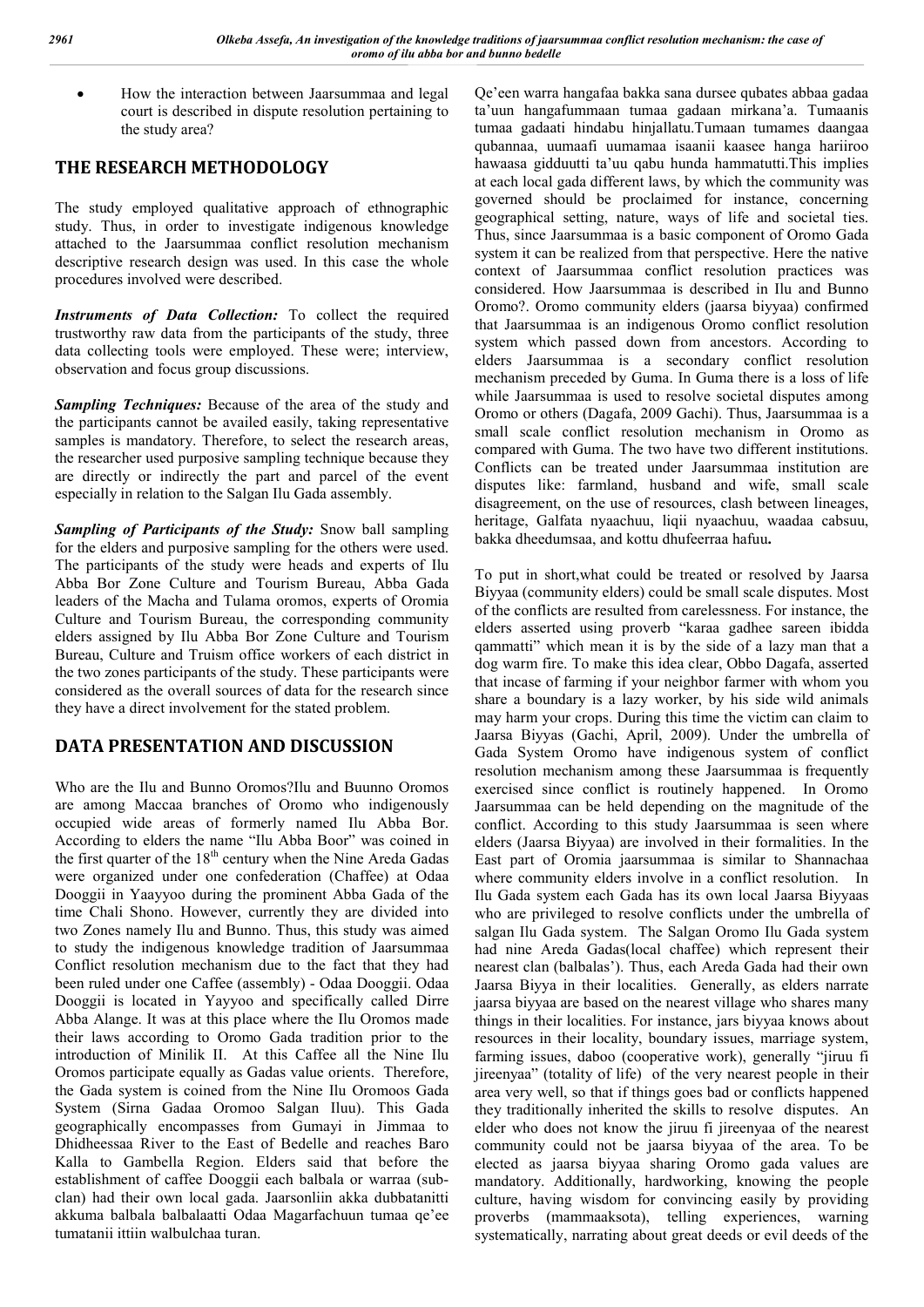past fates to the subjects are skills that needed. Generally, it is impossible to be jaasa biyyaa without living it and without a community full knowledge.

#### **What are the roles of Jaarsumma conflict resolution?**

## **According to Ilu and Bunno Oromo elders jaarsummaa has the following roles:**

- It resolves societal problems from ground. In jaarsummaa there is no ground for bias. Because nothing can escape from elders (jaarsa biyyaas) or communities knowledge. However, in modern law court system possibility of bias is very wide.
- It is a peace building practices among individuals or groups who disputes on resources, boundaries around farmlands, irrigation resources, etc.
- It enables the Gada values to be exercised at **local level** in order to address problems at nearest distance
- It encourages cooperation in order to enhance development for instance if a man is absent from your "daboo" (cooperative work) without any serious problem one can claim to jaarsa biyya in order to get the right judge, so that the jaarsa biyyaa pass decisions which should be put into practice
- It enhances sustainable developments, because it is impossible to be careless worker, So that if one gets careless the surround people have right to claim to jaarsa biyyaa (community elders) who are elected for jaarsummaa.
- It builds societal tie unbreakable in generations
- It is justice guarantee for the people

## **What are the procedures followed in Jaarsummaa conflict resolution mechanism of the study area?**

This can be seen from two perspectives which are disputes raised at individual level and group levels. Here they were discussed below as elders were interviewed. According to elders the types of conflict to be resolved by jaarsa biyyaa can be conflicts raised between individuals or groups. The jaarsa biyyaa's of the community pass decisions depending on seriousness of the crime made to the victim. In short jaarsa biyyaa treats only small scale conflicts. In death case, in Oromo words "Gumaa", is treated by Abbaa Gadaas. Every actions treated by jaarsa biyyaa has gada value based. Concerning the procedure the following steps of conflict resolution should be followed:

**1st Phase:** the victim claim his/her case to the nearest jaarsa biyya (community elders)

**2nd Phase:** having an information the jaarsa inform the case to all jaarsaas in the neighborhood

**3rd Phase:** after discussing the elders appoint the victim to a convenient day (morning)

#### **4thPhase:** the case is resolved

In Oromo jaasummaa never sit in door. It should be out door. In Ilu Oromo ever green tree is the best place for jaarsummaa. Additionally, the place should be very quiet. When jaarsaa start to investigate a case they first select an elders/jaarsaa who will lead the case or moderator.

Mostly, an elder who has a great wisdom is appointed to explicitly probe the case from both sides. Then after discussing on the investigation they pass decision. During the decision passing both sides have the right to express their feelings on the issue. During, investigation both sides should sit on opposite side because before decision is made or purification is conducted sitting on one side is impossible. However, during decision is told the jaarsa appoint a chief jaarsaa who told the decision made in front of the two sides. During that time the two sides stand facing the elders on opposite sides. How the interaction between Jaarsummaa and legal court are described in dispute resolution pertaining to the study area?. The elders agree that jaarsummaa conflict resolution mechanism has paramount advantages over modern legal court. The advantages are discussed in terms of time, distance, money, and post-jaarsummaa ways of life. To begin with time, it takes very short period of time mostly a maximum of one or two weeks in rare cases. Jaarsaa never pass decisions with simple evidences but has to deal with the case with the nearby witnesses face to face, so that there is no door for mischief. The values of Oromo Gada also psychologically mould the jaarsaas in right way. On the other hand regarding modern legal court it takes much time which sometimes in counts months to years.

The distance of the traditional conflict resolution and modern legal law court also differs in terms of distance the victim has to walk for application and follow-up of the disputes resolution. In the jaarummaa case the distance the two groups walk for application and getting resolution has no significant impact on their daily work compared with legal court. In legal court the two groups has to travel for days. Additionally, the legal court is too expensive. However, in jaarsummaa an issue can be treated while farming. In jaarsummaa a disputes are resolved early in the morning especially before breakfast is eaten. An elder from Yaayyoo Obbo Suleman said " jaarsi suubii ka'ee osoo afaan isaa waan yaraa hindubbatin, gurri isaa waan hamaa hindhaga'in dubbii hiikuu qaba." It means an elder has to resolve a conflict before speaking and hearing something bad. This implies that in Ilu Oromo jaarsaa has to treat an ap In Oromo coffee is served with neighborhood which mean in Oromo word (Ollaa). Two to more households drink coffee turn by turn in their own respective turn. It circles from one household to the other; so that each household is expected to prepare coffee in his/her turn. During this ceremony different issues could be raised which can be sometimes about criticizing someone's work. Similarly, backbites about certain issues or somebody may raise, so that hearing such issues may affect jaarsaas psychology which may indirectly influence decisions to be given. Elders may not be influenced. But being (afaan bulee) meaning (before breakfast) enable elders see things without any bias. In general, jaarsa biyyaa should sit for conflict resolution before making any speech or having foods/drink. However, after resolving a conflict for socialization they eat/drink coffee or any homemade from the hands of either sides. Feeding together from the bowel symbolizes the two groups have agreed to do the same thing in their future life. On the other hand, modern legal court never resolves conflicts from ground root. Satisfaction from the victim side is judged when someone who made a crime is jailed or pay large amount of money. If the defiant is jailed or pay large amount of money, it creates another crisis on his/her family life. Even after the punishment is completed the two sides never live together as they used to do before the disputes.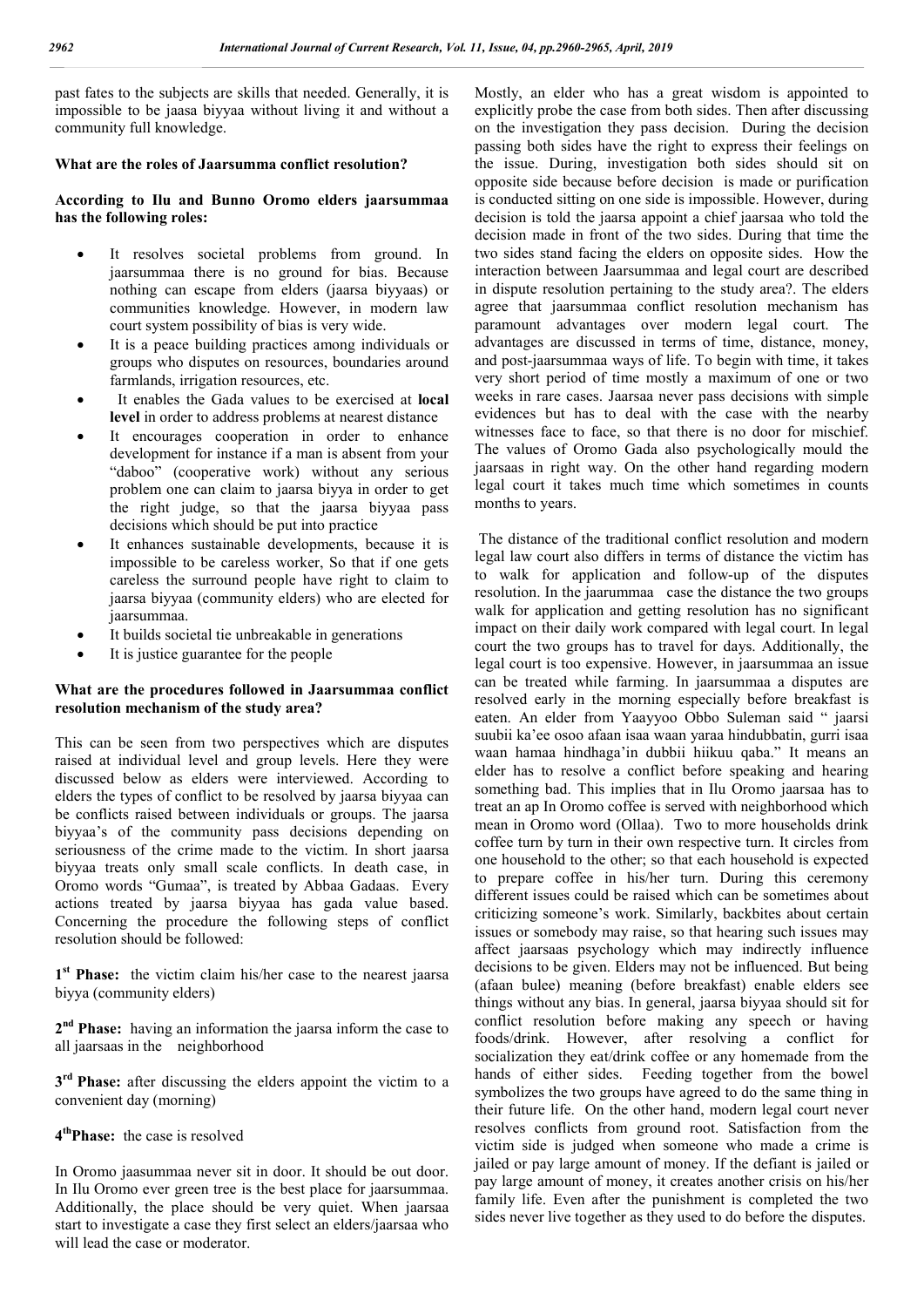Thus, jaarsummaa should sit right after the guilty is released from jail. Unless elders mediate there will be possibility of clash between the two sides. This shows "jaarsummaa," the people's traditional conflict resolution mechanism is better than modern law courts. Obviously, in the society this is applicable even though jaarsummaa changes some of its traditional practices. Currently, many understood that jaarsa biyyaa should be any elder who bear gray hair. However, in Oromo bearing gray hair is not a sole ground to be jaarsa biyya as discussed formerly.

## **What are the oral lores attached to Jaarsummaa?**

Mammaaksota muraasa (few proverbs): The following proverbs are said during jaarsummaa or after conflicts are resolved. For instance even though the man was completely disgusted by the case made on him/her nothing can be escaped from jaarsaa biyyaa. Firstly, "Jaarsa malee hinjaaran" (Without jaarsaa it is impossible to be wealthy). This implies that jaarsa biyyaa are guarantee for once property. If justices are violated one can directly apply his/her case to the jaarsa biyyaas and get it resolved. Having much wealthy is not guarantee for once property's security rather the jaarsa biyyaas are the most powerful decision makers which enable the community social balance. Therefore, there is no door to dominate others being rich. In Oromo having much wealthy is determined by the things that you do for your community. Secondly, "Jaarsarraa hintarkaanfatan" (you can't step over jaarsa, you are not allowed to refuse whatever decision jaarsaa pass. This proverb implies it is illegal to refuse whatever decision is made for the case happened. If someone refuses what jaarsa biyyaa pass he/she will face bad luck which may be ill life treatment. Thirdly, "Jaarsi qalchiisee nama guursisa" (Jaarsa can make you endure over decisions). Jaarsa biyyaa (community elders) are more powerful who can force you come to the point of disgust precisely without hide. If a problem creator tries to hide a case the elders have special wisdom to investigate the core issue during that time even the decision could be pass over the case also differs. But if he/she tells the truth the case without any hide he/she could get less punishment. Additionally, the jaarsa biyyaa (elders) warn the individual to correct his/her ill ideas using proverbs. For instance they say "hima diddeen du'a hindiddu." In Oromo words it means "if you refuse what jaarsaa told you can't escape from bad fate you face." Therefore, no one could be above jaarsaa (community lawyer).

Lastly, "Jaarsi ulee malee nama reeba" (Jaarsaa punish you without a physical stick). Elders (jaarsa biyyaa) are the chief mentors of the community. The way jaarsaa treat things is highly inculcated in gada tradition which takes generations to be jaarsa biyyaa of a community, so that they trained well in life and accumulated enormous wisdom.

*Some Challenges Jaarsummaa practices encountered:*  Firstly, the elders agree that the introduction of Minilik II ruling system impact Jaarsummaa practices seriously. Here, the elders asserted that the ruling system of Tesema Nadow highly impacts the practices of jaarsummaa conflict resolution. Following the conquest of Minilik II force the practice of Oromo Gada values was deteriorated. Secondly, the teaching of Christianity and Muslim teaching system were another contributing factor for the deteriorating of jaarsummaa system. Thirdly, the intercultural practice which was highly dominated with the Abyssinian ruling classes contributes a lot. That was following the conquest of Minilik II mobility of people from North part of Ethiopia spread to different part of Ilu Abba Bor, thus the dominance of the ruling class established. As a result, jaarsummaa was banned systematically by the ruling class. One of the systems was by narrating modernity by having new style which was Amharic writing system. The ruling class systematically, approached the people by the name of modernizing the judge to record cases which will be red in front of a notorious judge.

*Prospects of Jaarsummaa:* Currently, the gada values are being in revival. After the establishment of Gumi Abooti Gada (Oromo Gada council) at Oromia level lot of reforms were made including the registration of Oromo Gada system by UNESCO. Following that Oromo Gada institution has been reviving throughout Oromia. Among the Gada values jaarsummaa has got great attention since it resolve conflicts from ground root. At each local level jaarsummaa is actively working even during dictators. According to Ilu Oromo elders even after decision is passed by the law court jaarsummaa system is mandatory for socialization of the two groups. In many cases, currently jaarsummaa practice is recommended even after law court. Additionally, some issues like the case of marriage is being treated by jaarsa biyyaas which could be to live together or to separate. However, jaarsa biyyaa never recommend divorces but treat issues that leads to divorce.

Presently jaarsummaa conflict resolution is active even at law courts. Oromo Gada practices also recommend jaarsummaa in order to save time, money and tie great bond among the community not to over disputes on micro-issues but if happened it must be resolved locally. Thus, jaarsummaa is in reviving as gada recommends even at higher institutions. Jaarsa biyyaas are also actively participating in resolving conflicts.

**Data Discussion:** Under the leadership of Oromo Gada system the practices of Jaarsummaa conflict resolution was highly practiced under Salgan Ilu Oromo Gada system at local level to maintain peace. According to elders Oromo society never goes beyond the vicinities for justices. The jaarsa biyyaa (community elders) are well trained by their fore fathers how to resolve conflicts over ages traditionally. The elders not only interfere when someone commits mistakes over other individual but also when someone commits crime over other natures too. Jaarsummaa Conflict resolution mechanism is part and parcel of Oromo Gada values. Under gada system issues should be treat by jaarsa biyyaa (ommunity elders) are disputes happened between husband and wife, farmland conflicts, uses of natural resources, and other micro-disputes other that death issues. Death issue which is termed 'Gumaa' is treated by abbaa gada. Guma is ordered by abba gada of the clan. However, this needs another comprehensive study concerning to Ilu and Bunno Oromo. Jaarsummaa conflict resolution practices have to pass through procedures. First of all, a victim has to apply his/her application to one of a nearby jaarsa then the jaarsa present the issue to jaarsolii (elders). Hearing the information the jaasolii (elders) begin an investigation concerning to the case from the witness. The elders undergo different investigations in order to reach at the core issue for the problems or disputes. After the right investigation is made elders pass decision depending on the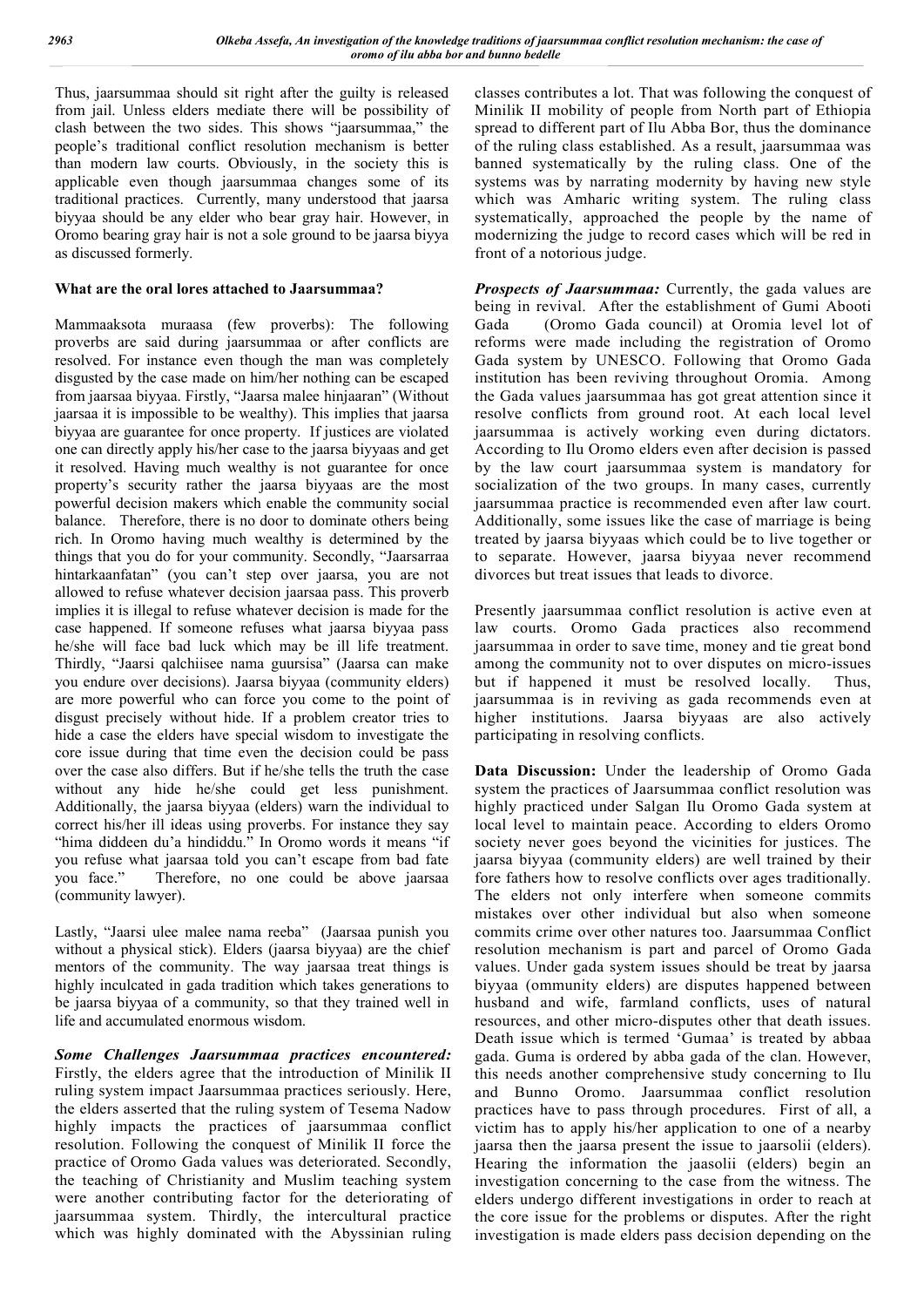seriousness of a crime. Lastly, a problem is said to be resolved when the two groups hug each other by the help of one of the elders' facilitator.

### **Conclusion**

Traditional societies have their own conflict resolution mechanism. That means before the development of modern law court different ethnic groups uses to judge incidents happened to someone by somebody else and pass decisions according to their localities. As a traditional society Oromo has developed different conflict resolution mechanisms by which conflict is resolved. These can be classified as jaarsummaa, siiqqee and gumaa institutions. However, this study focused on the former. Jaarsummaa is a type of traditional conflict resolution mechanism among Oromo society pertaining to the study areas. In jaarsummaa every resolution is conducted by jaarsa biyyaa (men elders) which is traditionally conducted outdoor. A convenient place for jaarsummaa is under Odaa tree or tree with green leaves. Additionally, jaarsummaa should be conducted outdoor at quietest place. In the society elders select special place where attention is not influenced by certain disturbances. Traditionally, such places are known by people, so that no graze or any disturbance is performed at such sacred place. They are specifically called dirree jaarsaa or bakka araaraa (law court). Therefore, such places are protected by gada's law.

In Ilu and Bunno Oromo jaarsummaa conflict resolution practices was the nearest traditional law court. However, after the introduction of neftegna gebar ruling system jaarsummaa was highly influenced, and replaced by the governors' new system. In the new system every Oromo has to apply his/her cases only to the governor. There was an amount of payment for the judge for the service. The decision given was also depend on the amount of money they gave to the intermediate person or who pass decision over the case. To put in nut shell, the decision that had been made was not depend on the truth but on the amount of money or gifts the oromos pay for the notorious judge. In the study area, jaarsummaa treats issues allowed by gada since it has been governed by the goda's law. For instance, jaarsummaa never treats death cases. A death (gumaa) issue was chiefly judged by abba gada in power which is termed in Ilu and Bunno Oromo guma bituu. Therefore, jaarsummaa and gumaa institutions are different in the study areas.

## **Recommendations**

Ilu and Bunno Oromo have been using jaarsummaa in conflict resolution even though the degree varies due to different governing system the people encountered for centuries. However, jaarsummaa is not completely disappeared though influenced by modern law court system. Firstly, the system is not easily breakable because its social tie or bond is high. Secondly, the nature of law ratified by chaffee has local base. Above all, jaarsa biyyaas know everything in their locality, so that they can easily investigate and resolve conflicts.

However, after the introduction of new governing system to Ilu and Bunno Oromo jaarsummaa conflict resolution mechanism was highly influenced. But after gada was registered to UNESCO different gada values are being in

revival. Therefore, this study also contributes some to the revival of jaarsummaa if the following will be done: Firstly, the two zones culture and tourism bureaus have to facilitate stages where elders (jaarsa biyyaa) teach new generations. Secondly, different incidents, which may happen in the society, should be treated with jaasummaa so that the procedures and oral lores attached to jaarsummaa could be preserved. Thirdly, media had better give attention by consulting jaarsa araaraa/biyyaas (community elders) who have experiences. Enough budgets should be allocated for district culture and tourism researchers in addition to a trained man power (folklorists). Lastly, district and zonal bureaus have to be equipped with electronics materials as to record incidents which like Jila Gada, Irreechaa celebrations, and other rituals live.

## **REFERENCES**

- Asafa Jalata, 2010. Oromo People hood: Historical and Cultural Overview. JOS: University of Tennessee
- 2012. Gadaa (Oromo Democracy): An Example of Classical African Civilization: The Journal of Pan African Studies, vol.5, no.1, March 2012
- Asmarom Legesse, 1973. Gada: The Three Approaches To the Study of East African Society: The Free Press; A division of Macmillan Publishing Co., Inc. N.York.
- \_\_\_\_\_\_\_\_\_\_2006. Oromo Democracy: An Indigenous African Political System. The Red Sea Press, Inc
- Aberra Jambare 1998. Legal History of Ethiopia 1434-1974: Some Aspects of Substantive and Procedural laws. Rotterdam: Erasmus University.
- Baissa, Lemmu. 1994 "The Political Culture of Gada: Building Blocks of Oromo Power," paper Presented at the Oromo Studies Association Conference, University of Toronto, Canada, 31 July-1, August
- Bartels, Lambert 1983. Oromo Religion, Myths and Rites of the Western Oromo of Ethiopia an Attempt to Understand Berlin: Dietrich
- Bassi, Marco 1992."Institutional Forgiveness in Borana Assemblies." In Sociology and Ethnology Bulletin, Volume 1, No.2, March 1992: Addis Ababa: AddisAbaba University.
- ----------- 1994."Gada as an Integrative Factor of Political Organization". In David Brokensha (ed.) A River of Blessings. New York: Maxwell School of Citizenshipand Public Affairs.
- \_\_\_\_\_\_\_\_\_ 2005. Decisions in the Shade: Political and Juridical Processes among the Oromo-Borana. Translated by Cynthia Salvadori.Trenton, NJ and Asmara: The Red Sea Press, JOS, Volume 14, Number 1(2007)
- Collier, J. 1975. "Legal Process."In Annual Review of Anthropology. Vol.4, Polo Alto: Annual Review INC.
- Colser, Lewis A. 1964. "Conflict". In A Dictionary of the Social Sciences New York: The Free Press.
- Dhadacha Goloalcha & jemjem Udessa, 2011. The Gada Demacratic Pluralism with a Particular Reference to the Guji- Socio- Cultural and Politico- Legal System: Oromia Culture and Tourism Bureau: Finfinne
- Dejene Gemechu 2007. Conflict and Conflict Resolution Among Waliso Oromo of Eastern Macha: The Case of the Guma. Un published M.A Thesis. Addis Ababa: A.A University.
- Dinsa Lepisa Aba Jobir 1975. "The Gada System of Government and Sera Caffe Oromo."Unpublished LLB Thesis, Addis Ababa University.
- Gada Melba 1985. Oromiya: The history of the Oromo People: Khartoum: Sudan